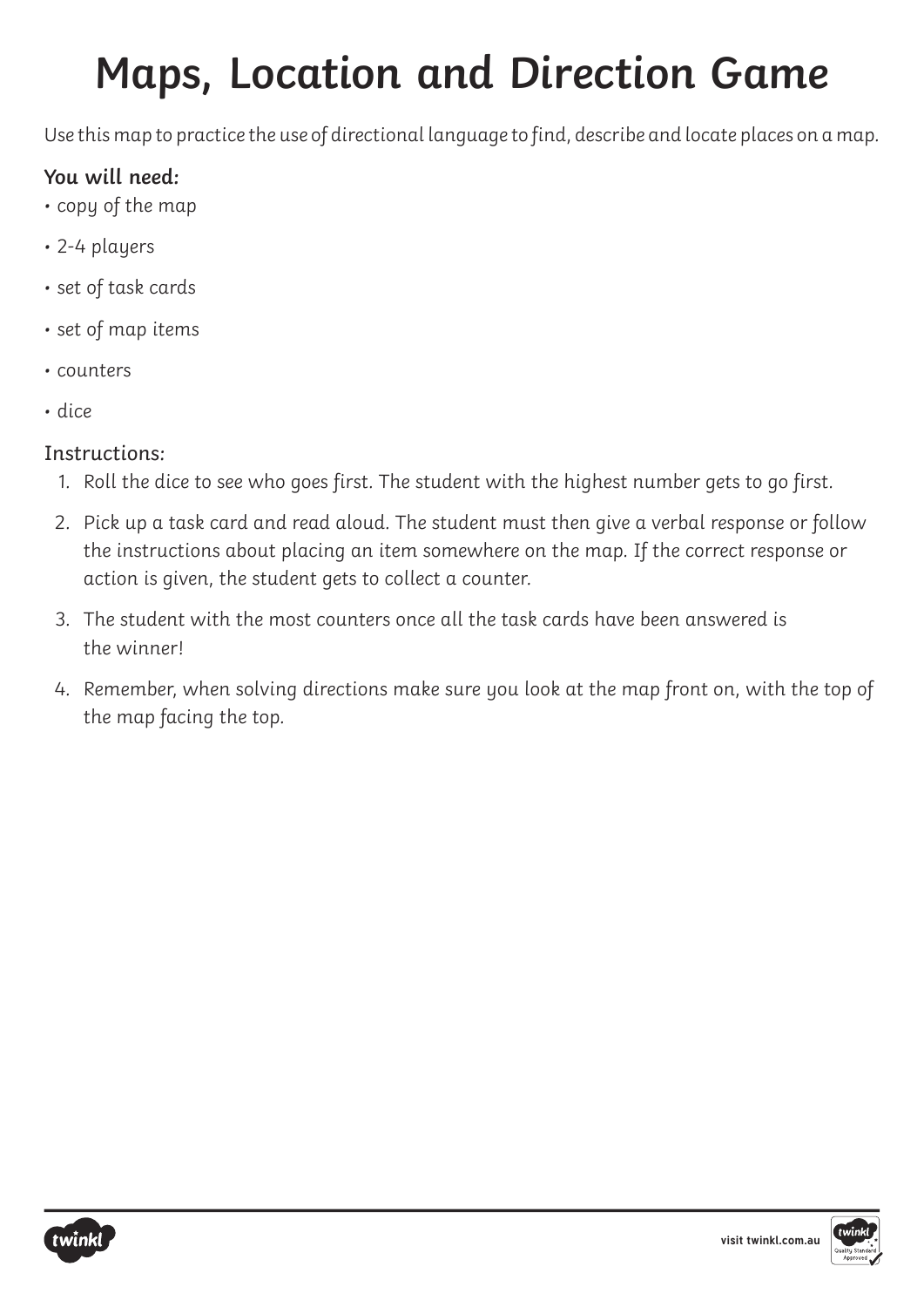# **Maps, Location and Direction**

What is located across the road, on the right hand side of the bakery?

#### **Maps, Location and Direction**

If you are travelling up Bishop Lane and turn left on Gynn Terrace, what is on your left hand side?

# **Maps, Location and Direction**

**twinkl.com**

**twinkl.com**

**twinkl.com**

**twinkl.com**

What is below the school?

#### **Maps, Location and Direction**

How would you describe the position of the police station?

# **Maps, Location and Direction**

Drive down Acacia Road away from the school, then turn right onto Cooper Street, what is straight ahead?

# **Maps, Location and Direction**

**twinkl.com**

**twinkl.com**

**twinkl.com**

**twinkl.com**

Place the car on Rose Street between the fruit shop and the pond.

# **Maps, Location and Direction**

Place the ice cream truck on the right hand side of the ice cream shop.

# **Maps, Location and Direction**

Put the duck in the middle of the pond.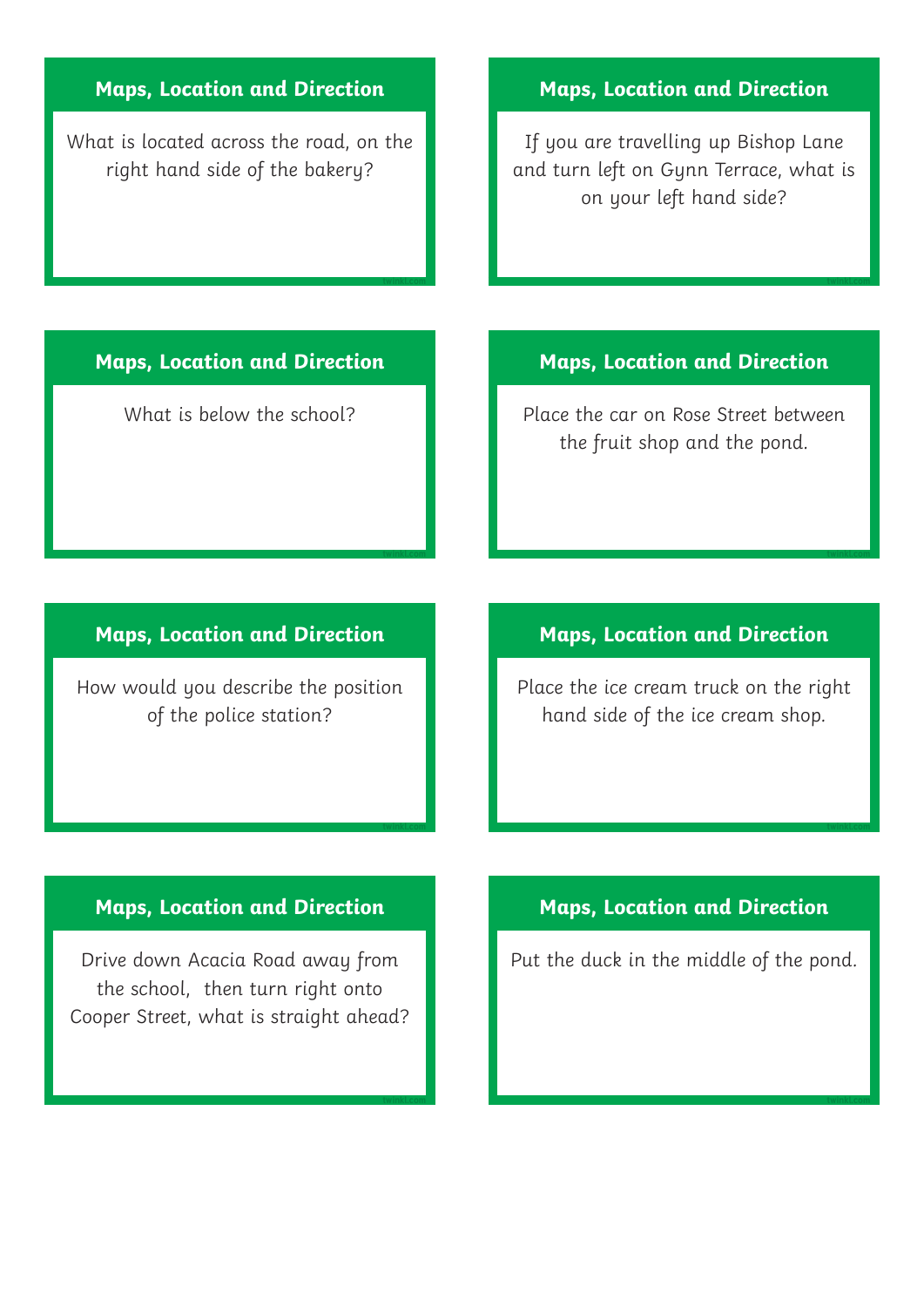# **Maps, Location and Direction**

There are some trees in between Stuart Lane and Noongar Street, put the bike in the middle of the trees.

#### **Maps, Location and Direction**

**twinkl.com**

**twinkl.com**

**twinkl.com**

**twinkl.com**

Place the football in the middle of the football field.

## **Maps, Location and Direction**

If I am at Zana's house, give directions on how to get to the skate park.

#### **Maps, Location and Direction**

If I started at Dan's house and drove straight, turned right down Bishop Lane and then turned left on Noongar Street and drove to the end. What is on your left hand side?

# **Maps, Location and Direction**

Drive down Bishop Lane away from the fruit shop and turn left on Pacific Way, drive to the end of the street and put the sale sign out the front.

# **Maps, Location and Direction**

**twinkl.com**

**twinkl.com**

**twinkl.com**

**twinkl.com**

Put the picnic basket at the top of Brooke Park lake.

# **Maps, Location and Direction**

Put the skateboard at the bottom of the skate park.

# **Maps, Location and Direction**

What is the name of the street between the bakery and Simon's house?